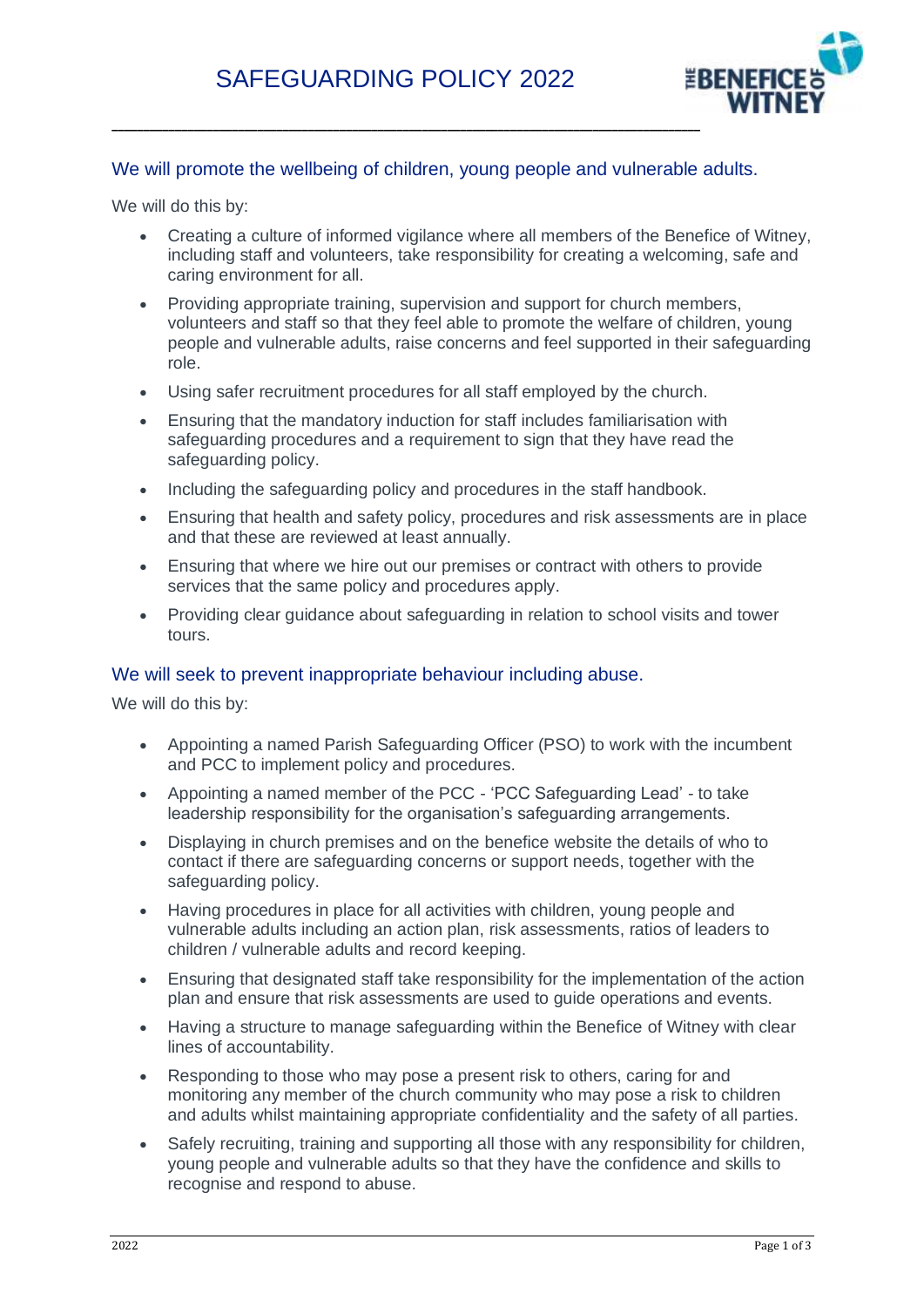

# We will seek to protect and support those who are suffering or who have suffered abuse.

We will do this by:

- Creating an environment where concerns can be raised and they are responded to promptly and consistently.
- Listening to and taking seriously all those who disclose abuse.
- Ensuring that staff and volunteers understand that any information about abuse is taken seriously and referred to the Parish Safeguarding Officer (PSO) and Diocesan Safeguarding Advisor (DSA).
- Taking steps to protect children and adults when a safeguarding concern of any kind arises, following House of Bishops guidance, including notifying the Diocesan Safeguarding Advisor and statutory agencies immediately.
- Offering support to victims / survivors of abuse regardless of the type of abuse, when or where it occurred.
- Caring for and monitoring any member of the church community who may pose a risk to children and adults whilst maintaining appropriate confidentiality and the safety of all parties.
- Ensuring that the Parish Safeguarding Officer maintains a log of all safeguarding matters, reports the matters raised and the response provided to the incumbent, the PCC Safeguarding Lead and the Diocesan Safeguarding Advisor (DSA).
- Ensuring that the Parish Safeguarding Officer (PSO) shares information with any relevant Diocesan or Church of England Safeguarding Adviser in the event of serious safeguarding incidents or allegations of abuse.
- Ensuring that there is appropriate insurance cover for all activities involving children and adults undertaken in the name of the parish.
- Ensuring that any Serious Incident is reported to the Charity Commission in a timely manner, and while we delegate the responsibility for submitting this report to the Diocesan Secretary of the Diocese of Oxford, all members of the Parochial Church Council will ensure that they are informed about any Serious Incidents being reported.

Each person who works within this church community will agree to abide by this policy and the guidelines established by this church. This policy, including all related procedures and practices, will be reviewed at least annually. In formulating and revising this policy, we will pay due regard to the Church of England's guidance in *[Promoting a Safer Church.](https://www.churchofengland.org/sites/default/files/2017-11/cofe-policy-statement.pdf)*

## The Parish Safeguarding Officer is:

| Name             | <b>Alison Spicer</b>             |
|------------------|----------------------------------|
| <b>Telephone</b> | 07884 074812                     |
| Email            | safeguarding@witneyparish.org.uk |

## The PCC Safeguarding Lead is:

| Name      | <b>Toby Wright</b>         |
|-----------|----------------------------|
| Telephone | 07789 741593               |
| Email     | rector@witneyparish.org.uk |